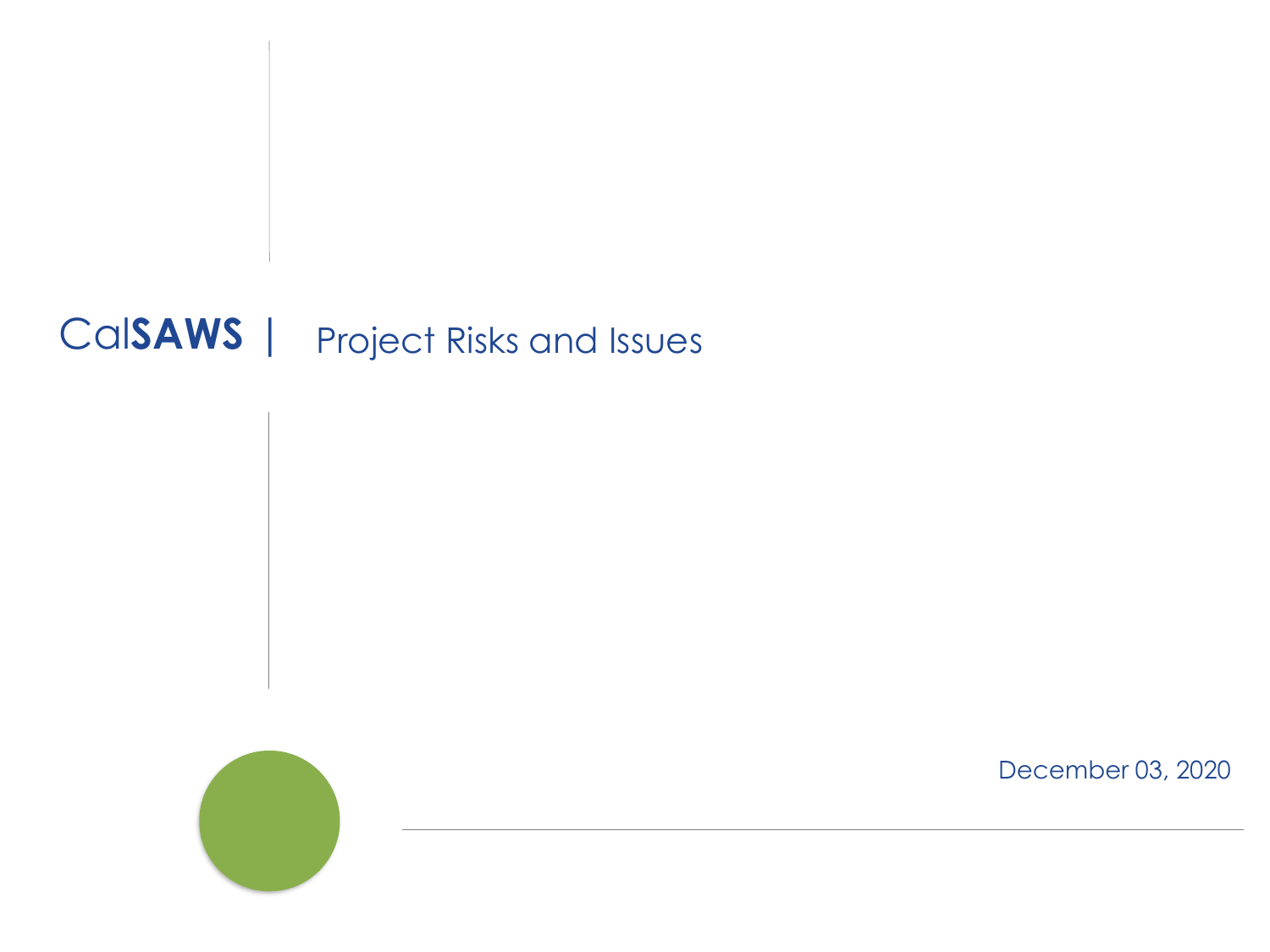## CalSAWS Risk & Issues Executive Summary



**New Risk Total: 2**

**Retired Issue Total: 1**

**Project Average Risk Exposure: 1.8**

## **Legend**

**Risk 102:** Lack of Annual Project Funding may cause schedule delay or reduction in scope for CalSAWS M&O, and all existing projects

**Risk 104:** Functionality gaps between the 3 systems may result in a loss of functionality for some counties during migration to **CalSAWS** 

**Risk 201:** Pace of Policy Changes may exceed capacity of App-Dev team, resulting in less automation

**Risk 203:** Project communications must be enhanced, otherwise stakeholder / audience needs will not be met

**Risk 204:** Volume of changes to baseline code may cause degradation in quality & increase in defects

**Risk 206:** Delays in staffing the Consortium and/or Accenture teams may delay the project schedule

**Risk 208:** CalHEERS release readiness delays may negatively impact CalSAWS delivery timelines, slowing critical updates to counties

**Risk 209:** CalWIN Counties may not be adequately supported for change readiness prior to December 2020 until the CalWIN Change Management Procurement vendor starts

**Risk 226:** COVID-19 relief efforts may impact CalSAWS DD&I schedule.

**Risk 227 (Retired):** County ancillary funding availability may impact counties' availability to align with the Ancillary System Conversion project plan.

**Risk 231:** Delay of Web Browser compliance may impact users who do not use MS Internet Explorer

**Risk 232:** Delay in receiving the Non-State Forms translations may result in forms not being available prior to C-IV cutover

**Risk 233:** Potential delay in delivering CalSAWS Contact Center Solution

**Risk 234 (New):** The delay of the full implementation of LA County's imaging solution by November 2021 Go-Live may impact deployment of the Imaging software in LA.

**Risk 235:** The BenefitsCal Project Release 1.0 may be delayed, and/or cause delays to the CalSAWS Migration Timeline.

**Risk 236 (New):** As the Analytics Dashboards are scaled for 58 Counties, Performance / SLAs may be impacted.

---------------------------------------------------------------------------------------------------------------------------------------------------------------------------------- **Issue 119 (Retired):** The OCAT Readiness metrics have not been met. The Implementation Schedule and Go-Live dates have been delayed